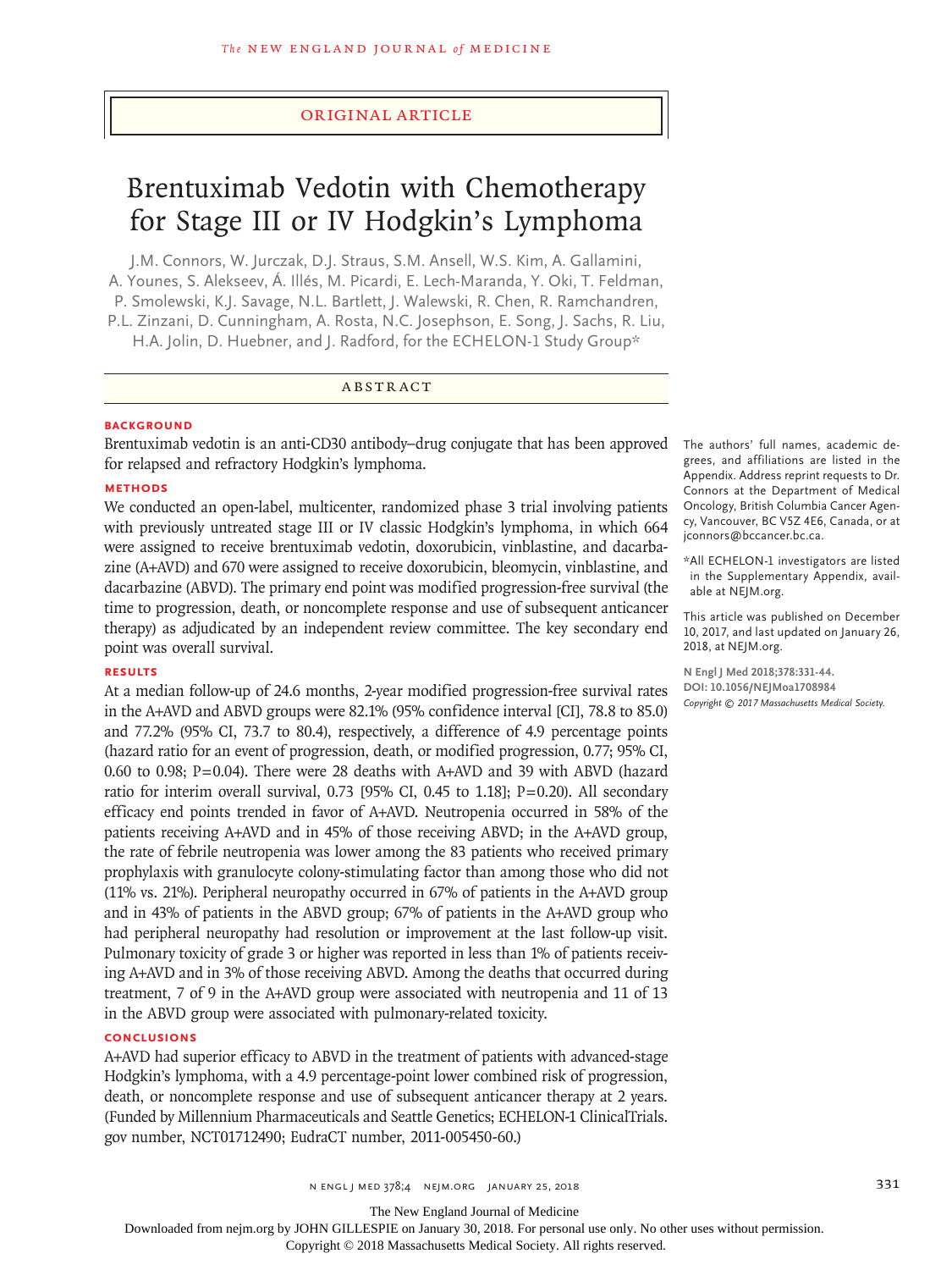**OUTCOMES FOR PATIENTS WITH AD-**<br>vanced-stage Hodgkin's lymphoma have<br>improved dramatically over the past half<br>century.<sup>1</sup> Although regional differences exist, the vanced-stage Hodgkin's lymphoma have improved dramatically over the past half century.1 Although regional differences exist, the most commonly used frontline regimen doxorubicin, bleomycin, vinblastine, and dacarbazine (ABVD) — has not been modified since its original description in 1975.

Up to 30% of patients with stage III or IV Hodgkin's lymphoma harbor refractory disease or relapse after frontline treatment with ABVD.<sup>2-4</sup> Bleomycin is associated with unpredictable and sometimes fatal pulmonary toxicity and is often dropped from later cycles of chemotherapy owing to pulmonary symptoms.<sup>5,6</sup> Recent studies suggest that response-adapted therapy guided by interim positron-emission tomography (PET) with 18F-fluorodeoxyglucose can provide a more individualized treatment approach, in which treatment intensity is de-escalated or intensified depending on the early response to treatment.<sup>7,8</sup> Efforts are also being made to incorporate new drugs into established backbone regimens to improve efficacy and reduce toxicity.<sup>9</sup>

CD30 is a characteristic surface antigen expressed on Reed–Sternberg cells in classic Hodgkin's lymphoma.<sup>10</sup> Brentuximab vedotin is an antibody–drug conjugate composed of an anti-CD30 monoclonal antibody conjugated by a proteasecleavable linker to the microtubule-disrupting agent monomethyl auristatin E. Brentuximab vedotin has been approved for the treatment of classic Hodgkin's lymphoma after failure of autologous stem-cell transplantation or after two or more multiagent chemotherapy regimens in patients who are not candidates for transplantation. The drug has also been approved as post-transplantation consolidation therapy for patients with Hodgkin's lymphoma who are at increased risk for relapse or progression. $11,12$ 

A previous phase 1, dose-escalation trial involving patients with advanced Hodgkin's lymphoma evaluated the use of frontline brentuximab vedotin combined with either ABVD or doxorubicin, vinblastine, and dacarbazine (AVD).<sup>13</sup> Brentuximab vedotin plus AVD (A+AVD) had an acceptable side-effect profile and resulted in complete response in 24 of 25 patients (96%). Long-term follow-up showed a 5-year failure-free survival rate of 92% and an overall survival rate of 100% with A+AVD.<sup>14</sup> On the basis of these findings, ECHELON-1, a large, international, open-label, randomized, multicenter, phase 3 trial

was conducted to compare A+AVD with ABVD as frontline therapy in patients with stage III or IV classic Hodgkin's lymphoma.

## Methods

## **Trial Design**

Patients were randomly assigned in a 1:1 ratio to receive A+AVD (1.2 mg of brentuximab vedotin per kilogram of body weight, 25 mg of doxorubicin per square meter of body-surface area, 6 mg of vinblastine per square meter, and 375 mg of dacarbazine per square meter) or ABVD (25 mg of doxorubicin per square meter, 10 units of bleomycin per square meter, 6 mg of vinblastine per square meter, and 375 mg of dacarbazine per square meter) intravenously on days 1 and 15 of each 28-day cycle for up to 6 cycles. Brentuximab vedotin was administered over 30 minutes, starting within approximately 1 hour after completion of AVD. Dose reductions and modifications are described in Table S1 in the Supplementary Appendix, available with the full text of this article at NEJM.org. Patients were stratified according to region (Americas vs. Europe vs. Asia) and International Prognostic Score (IPS) risk group (low risk vs. intermediate risk vs. high risk). The IPS ranges from 0 to 7, with a score of 0 or 1 indicating low risk of treatment failure, a score of 2 or 3 intermediate risk, and a score of 4 to 7 high risk (see Table S2 in the Supplementary Appendix).15 The results of PET conducted at the end of the second 28-day cycle of treatment (hereafter referred to as PET2) guided an optional switch to alternative frontline therapy at the treating physician's discretion for patients with a Deauville score of 5. The Deauville score is a 5-point scale on which higher scores indicate greater uptake of 18F-fluorodeoxyglucose at involved sites on PET. A score of 1 indicates no uptake, a score of 2 uptake at an initial site that is less than or equal to the uptake at the mediastinum, a score of 3 uptake at an initial site that is greater than uptake at the mediastinum but less than or equal to uptake at the liver, a score of 4 uptake at an initial site that is moderately increased as compared with the uptake at the liver, and a score of 5 markedly increased uptake at any site or uptake at a new site of disease.16

#### **OVERSIGHT**

The ECHELON-1 trial was conducted in accordance with regulatory requirements; the proto-

The New England Journal of Medicine

Downloaded from nejm.org by JOHN GILLESPIE on January 30, 2018. For personal use only. No other uses without permission.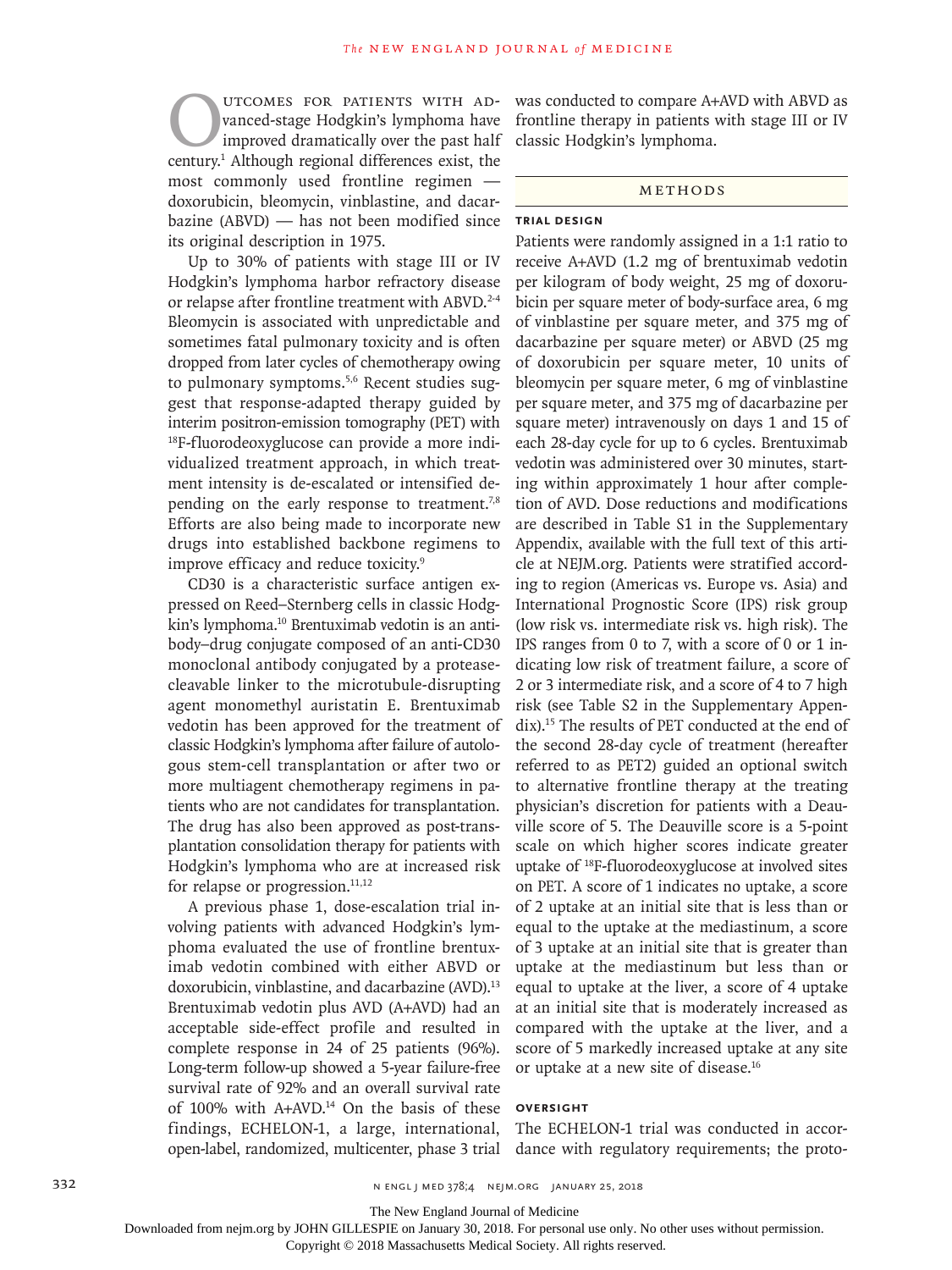col (available at NEJM.org) was approved by institutional review boards and ethics committees at individual sites, and adhered to Good Clinical Practice guidelines (as defined by the International Conference on Harmonisation). A steering committee and an independent data and safety monitoring committee oversaw the conduct of the trial, and all the patients provided written informed consent.

The trial was designed by a committee consisting of six authors plus representatives of the sponsors, Millennium Pharmaceuticals and Seattle Genetics. Data were collected and trial procedures were overseen by trial investigators. Data were verified by the sponsors, analyzed by sponsor statisticians, and interpreted by academic authors and sponsor representatives. The manuscript was prepared by the authors with the assistance of a medical writer funded by the sponsors. All the authors had full access to the data, vouch for the completeness and accuracy of the data and adherence of the trial to the protocol, and had final responsibility for the manuscript content and the decision to submit the manuscript for publication.

#### **Patients**

Patients were 18 years of age or older and had histologically confirmed advanced classic Hodgkin's lymphoma (Ann Arbor stage III or IV, as determined on a 4-point scale, with higher stages indicating more widespread disease),<sup>17</sup> according to the World Health Organization classification system.<sup>18</sup> Patients who had not been previously treated with systemic chemotherapy or radiotherapy were eligible. Patients were required to have an Eastern Cooperative Oncology Group performance status of 0, 1, or 2 (on a scale of 0 to 5, with higher scores indicating greater disability)<sup>19</sup>; satisfactory absolute neutrophil counts (≥1500 per cubic millimeter), platelet counts (≥75,000 per cubic millimeter), and hemoglobin levels (≥8 g per deciliter) (with the exception of patients with involvement of the marrow); satisfactory levels of markers of liver function (total bilirubin level, <1.5 times the upper limit of normal [with the exception of patients with Gilbert's syndrome] and alanine aminotransferase or aspartate aminotransferase levels, <3 times the upper limit of normal [with the exception of patients with involvement of the liver]); and satisfactory levels of markers of kidney function (serum creatinine level, <2.0 mg per deciliter

[177  $\mu$ mol per liter]; creatinine clearance or calculated creatinine clearance, >40 ml per minute; or both). Patients with nodular lymphocytepredominant Hodgkin's lymphoma were ineligible, as were those with peripheral sensory or motor neuropathy, a positive pregnancy test, known cerebral or meningeal disease, any evidence of residual disease from another cancer, diagnosis of another cancer within 3 years before the first dose, or any clinically relevant cardiovascular conditions.

## **End Points**

The primary end point was modified progressionfree survival, defined as time to disease progression, death, or modified progression (with the latter defined as evidence of noncomplete response after completion of frontline therapy according to review by an independent committee, followed by subsequent anticancer therapy). This end point was chosen specifically to evaluate the effectiveness of the primary chemotherapy and encompasses three possible outcomes, each of which represents a failure of the primary chemotherapy to eliminate Hodgkin's lymphoma: documented progression $20$  at any time after initiation of primary chemotherapy, death from any cause, and detection of a response that was less than complete at the end of primary chemotherapy (Deauville score of 3, 4, or 5 on a PET scan), followed by the delivery of subsequent anticancer therapy. The latter outcome was considered to be an event only if noncomplete response was confirmed during review by an independent committee, whose members were unaware of group assignments, and was followed by the delivery of subsequent anticancer treatment that was not specified in the protocol. Additional justifications for, and explanation of, this choice of primary end point are provided in the Supplementary Appendix. Timing of the modified progression event was the date on which the first PET scan was obtained after completion of frontline therapy, showing the absence of complete response. In the absence of disease progression, a switch to an alternative frontline therapy before completion of primary chemotherapy with the randomized regimen was not considered to be an event.

The key secondary end point was overall survival, defined as the time from randomization to death from any cause. Other secondary and exploratory end points are described in the protocol.

The New England Journal of Medicine

Downloaded from nejm.org by JOHN GILLESPIE on January 30, 2018. For personal use only. No other uses without permission.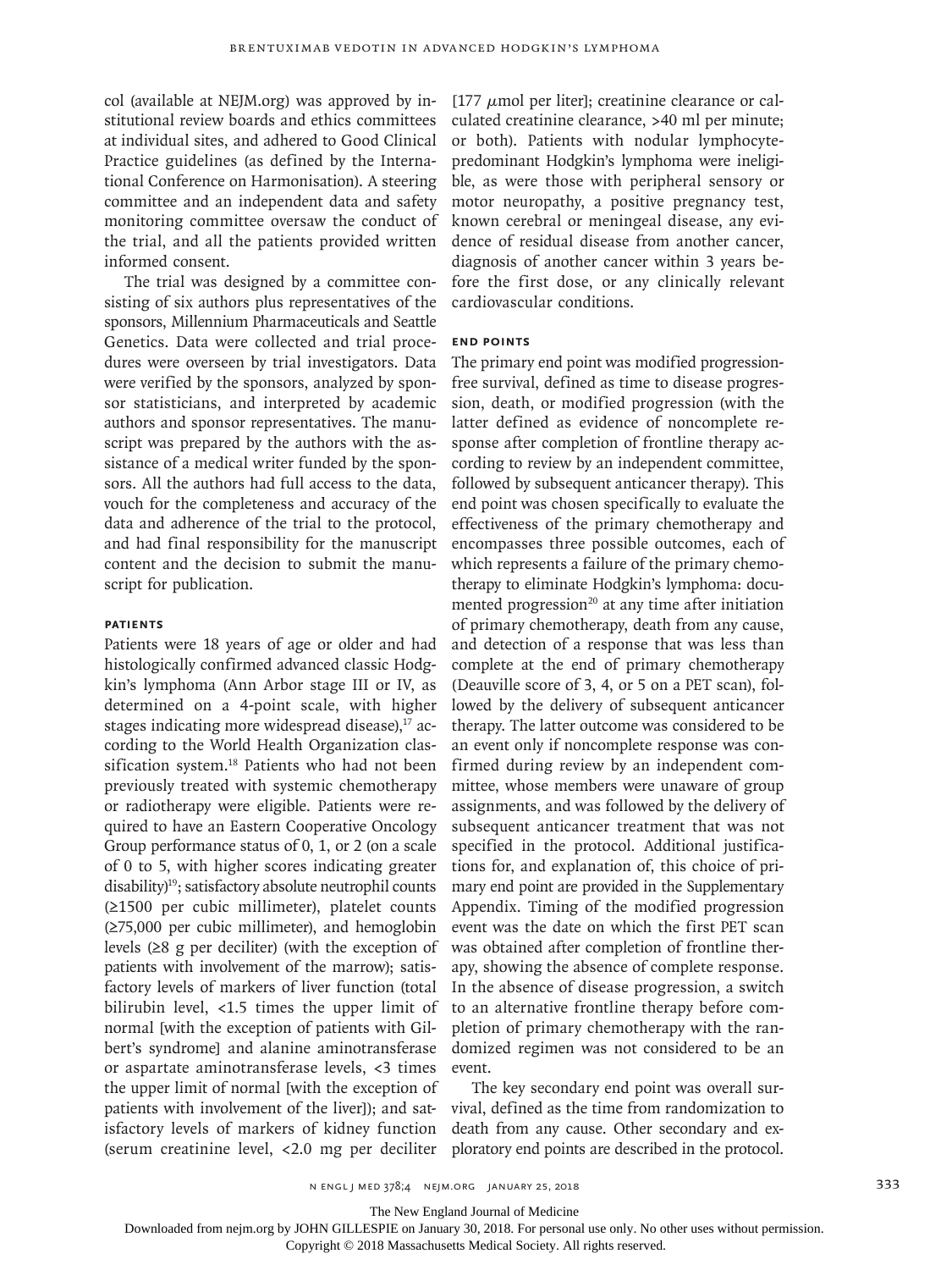#### **Assessments**

Response and progression were evaluated in accordance with the Revised Response Criteria for Malignant Lymphoma.20 Computed tomographic scans were obtained at screening, at the end of cycle 2, after administration of the last dose of frontline therapy, and during the follow-up period (every 3 months for the first year and every 6 months thereafter). PET scans were obtained at screening, at the end of cycle 2, and at the end of treatment. Safety outcomes were the incidence of adverse events (defined according to the Medical Dictionary for Regulatory Activities [MedDRA], version 19.0, and the National Cancer Institute Common Terminology Criteria for Adverse Events, version 4.03) and changes in vital signs and laboratory test results.

#### **Statistical Analysis**

According to statistical calculations, an estimated 260 modified progression-free survival events would give the trial 90% power to detect a hazard ratio for disease progression, death, or modified progression of 0.67 at a one-sided significance level of 0.025. The trial was powered on the following assumption: a 2-year modified progression-free survival of 81% for patients in the A+AVD group and 73% for patients in the ABVD group. Randomization of approximately 1240 patients was planned to achieve (with 95% probability) 260 modified progression-free survival events. The primary end point was summarized with the use of the Kaplan–Meier method and evaluated with the use of a stratified logrank test. A stratified Cox regression model was used to estimate the hazard ratio and the 95% confidence interval for the treatment effect. The stratification factors included region and IPS risk group at baseline. The interim analysis for overall survival was to be performed if the result of the primary analysis was statistically significant. The final overall survival analysis will be performed after 112 deaths have occurred. Overall type I error for the overall survival analysis will be controlled with the use of the O'Brien– Fleming method with the Lan–DeMets alpha spending function.

All efficacy evaluations were performed in the intention-to-treat population unless otherwise specified. Safety was analyzed in patients who received at least one dose of the trial drug (the safety population).

#### Results

#### **Patients**

From November 19, 2012, through January 13, 2016, a total of 1334 patients at 218 sites in 21 countries were randomly assigned to receive A+AVD (664 patients) or ABVD (670 patients) (intention-to-treat population) (Fig. S1 in the Supplementary Appendix). Overall, 58% of the patients were men, 64% had stage IV disease, 62% had extranodal involvement at diagnosis, 59% had B symptoms (i.e., weight loss, night sweats, and fever), and the median age was 36 years (34% of patients were ≥45 years of age). Baseline characteristics were generally well balanced between the two groups (Table 1, and Table S3 in the Supplementary Appendix).

#### **Efficacy**

After a median follow-up of 24.6 months (range, 0 to 49.0), the rate of the primary end point of independently determined modified progressionfree survival was significantly higher in the A+AVD group than in the ABVD group (2-year modified progression-free survival rate, 82.1% [95% confidence interval {CI}, 78.8 to 85.0] vs. 77.2% [95% CI, 73.7 to 80.4]; hazard ratio for progression, death, or modified progression, 0.77 [95% CI, 0.60 to 0.98]; P=0.04), corresponding to a 23% risk reduction (Fig. 1A). Events of progression, death, or modified progression occurred in 117 patients in the A+AVD group and in 146 patients in the ABVD group; disease progression occurred in 90 and 102 patients, respectively; death from any cause in 18 and 22 patients, respectively, and receipt of subsequent anticancer therapy after failure to achieve a complete response at the completion of frontline therapy (modified progression) in 9 and 22 patients, respectively (Table 2). The majority (71%) of these subsequent anticancer therapies consisted of salvage chemotherapy (7 of 9 patients in the A+AVD group and 15 of 22 patients in the ABVD group), with radiotherapy given to the remainder of patients in both groups (Table S4 in the Supplementary Appendix). Modified progression events assigned because of an end-oftreatment PET scan and subsequent treatment were predominantly associated with a Deauville score of 4 or 5 (a score of 3 was recorded in 7 of 31 patients [23%], a score of 4 in 10 of 31 patients [32%], and a score of 5 in 14 of 31 patients

The New England Journal of Medicine

Downloaded from nejm.org by JOHN GILLESPIE on January 30, 2018. For personal use only. No other uses without permission.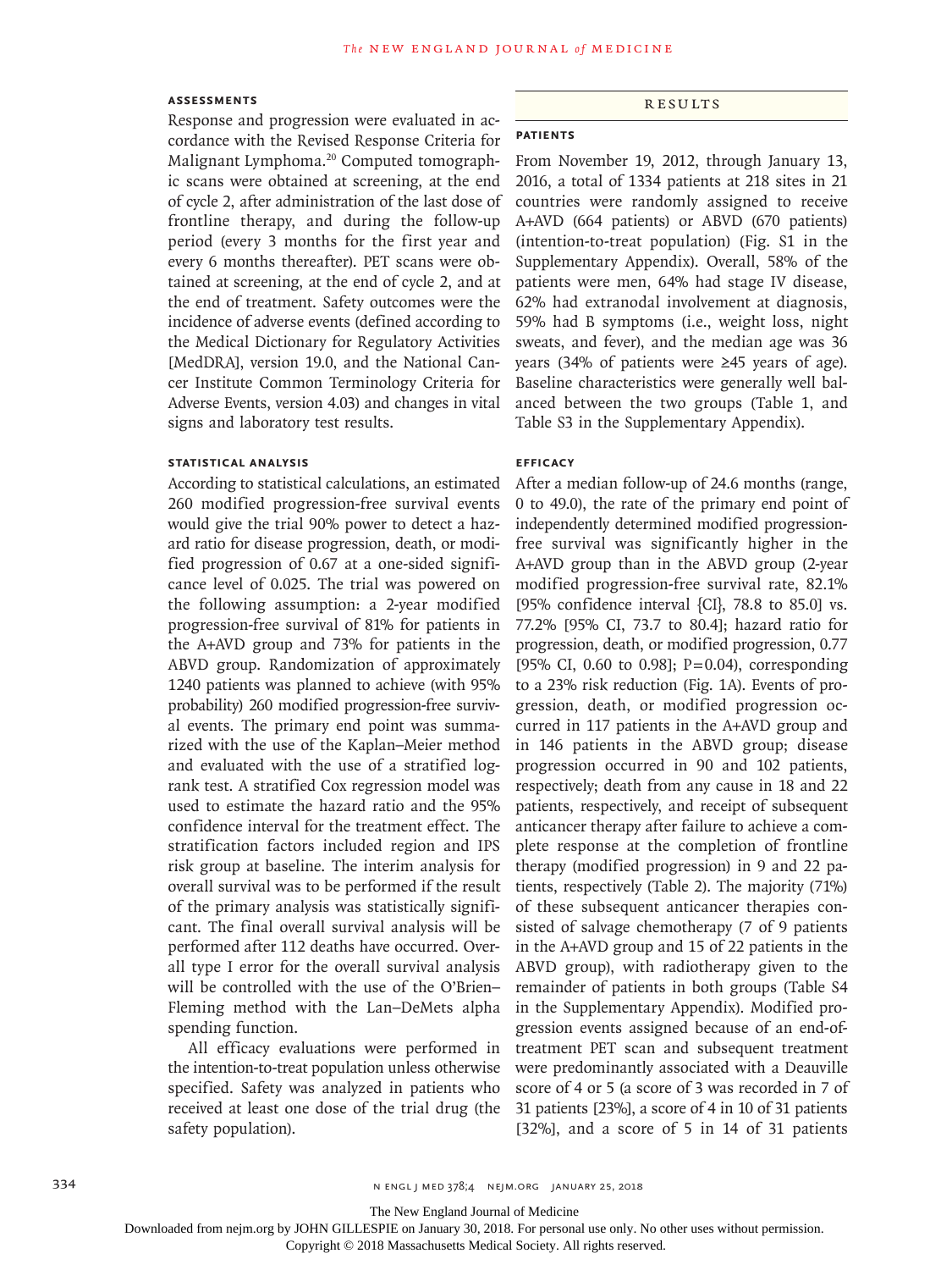| *.Table 1. Patient Demographic and Clinical Characteristics at Baseline (Intention-to-Treat Population) |                      |                            |                       |  |  |
|---------------------------------------------------------------------------------------------------------|----------------------|----------------------------|-----------------------|--|--|
| Characteristic                                                                                          | A+AVD<br>$(N = 664)$ | <b>ABVD</b><br>$(N = 670)$ | Total<br>$(N = 1334)$ |  |  |
| Male sex — no. $(\%)$                                                                                   | 378 (57)             | 398 (59)                   | 776 (58)              |  |  |
| $Age - yr$                                                                                              |                      |                            |                       |  |  |
| Median                                                                                                  | 35                   | 37                         | 36                    |  |  |
| Range                                                                                                   | $18 - 82$            | $18 - 83$                  | $18 - 83$             |  |  |
| Age categories - no. (%)                                                                                |                      |                            |                       |  |  |
| $<$ 45 yr                                                                                               | 451 (68)             | 423 (63)                   | 874 (66)              |  |  |
| 45-59 yr                                                                                                | 129 (19)             | 145 (22)                   | 274 (21)              |  |  |
| 60-64 yr                                                                                                | 24(4)                | 40 (6)                     | 64 (5)                |  |  |
| $\geq 65$ yr                                                                                            | 60(9)                | 62(9)                      | 122(9)                |  |  |
| Regions - no. (%)                                                                                       |                      |                            |                       |  |  |
| Americas                                                                                                | 261 (39)             | 262(39)                    | 523 (39)              |  |  |
| Europe                                                                                                  | 333 (50)             | 336 (50)                   | 669 (50)              |  |  |
| Asia                                                                                                    | 70 (11)              | 72 (11)                    | 142 (11)              |  |  |
| Ann Arbor stage at initial diagnosis — no. $(\%)\uparrow$                                               |                      |                            |                       |  |  |
| Stage II <sup>t</sup>                                                                                   | $1 (-1)$             | 0                          | $1 (-1)$              |  |  |
| Stage III                                                                                               | 237 (36)             | 246 (37)                   | 483 (36)              |  |  |
| Stage IV                                                                                                | 425 (64)             | 421 (63)                   | 846 (64)              |  |  |
| Not applicable, unknown, or missing                                                                     | $1 (-1)$             | $3(-1)$                    | $4 (-1)$              |  |  |
| International Prognostic Score - no. (%) §                                                              |                      |                            |                       |  |  |
| $0$ or $1$                                                                                              | 141 (21)             | 141 (21)                   | 282 (21)              |  |  |
| 2 or 3                                                                                                  | 354 (53)             | 351 (52)                   | 705 (53)              |  |  |
| 4 to 7                                                                                                  | 169 (25)             | 178 (27)                   | 347 (26)              |  |  |
| ECOG performance status — no. $(\%) \P$                                                                 |                      |                            |                       |  |  |
| 0                                                                                                       | 376 (57)             | 378 (57)                   | 754 (57)              |  |  |
| $\mathbf 1$                                                                                             | 260 (39)             | 263 (39)                   | 523 (39)              |  |  |
| $\overline{2}$                                                                                          | 28(4)                | 27(4)                      | 55 (4)                |  |  |
| Not obtained or missing                                                                                 | $\pmb{0}$            | $2 (-1)$                   | $2(-1)$               |  |  |
| Extranodal involvement at diagnosis — no. (%)                                                           |                      |                            |                       |  |  |
| Yes                                                                                                     | 411 (62)             | 416 (62)                   | 827 (62)              |  |  |
| 1 extranodal site                                                                                       | 217 (33)             | 223 (33)                   | 440 (33)              |  |  |
| >1 extranodal sites                                                                                     | 194 (29)             | 193 (29)                   | 387 (29)              |  |  |
| No                                                                                                      | 217 (33)             | 228 (34)                   | 445 (33)              |  |  |
| Unknown or missing                                                                                      | 36(5)                | 26(4)                      | 62(5)                 |  |  |
| Patients with any B symptom - no. $(\%)$                                                                | 400 (60)             | 381 (57)                   | 781 (59)              |  |  |

\* A full description of patient demographics and clinical characteristics at baseline can be found in Table S3 in the Supplementary Appendix. Percentages may not total 100 because of rounding. A+AVD denotes brentuximab vedotin plus doxorubicin, vinblastine, dacarbazine, and ABVD doxorubicin, bleomycin, vinblastine, and dacarbazine.

‡ Patients in this category had a major protocol violation.

§ The International Prognostic Score ranges from 0 to 7, with higher scores indicating increased risk of treatment failure. Scores of 0 to 1 denote low risk, scores of 2 to 3 intermediate risk, and scores of 4 to 7 high risk.

 $\P$ Values for Eastern Cooperative Oncology Group (ECOG) performance status range from  $\breve{0}$  to 5, with higher scores indicating greater disability.

‖ B symptoms consist of night sweats, unexplained fever (temperature >38°C), or loss of more than 10% of body weight.

The New England Journal of Medicine

Downloaded from nejm.org by JOHN GILLESPIE on January 30, 2018. For personal use only. No other uses without permission.

<sup>†</sup> The Ann Arbor staging system ranges from I to IV, with higher stages indicating more widespread disease.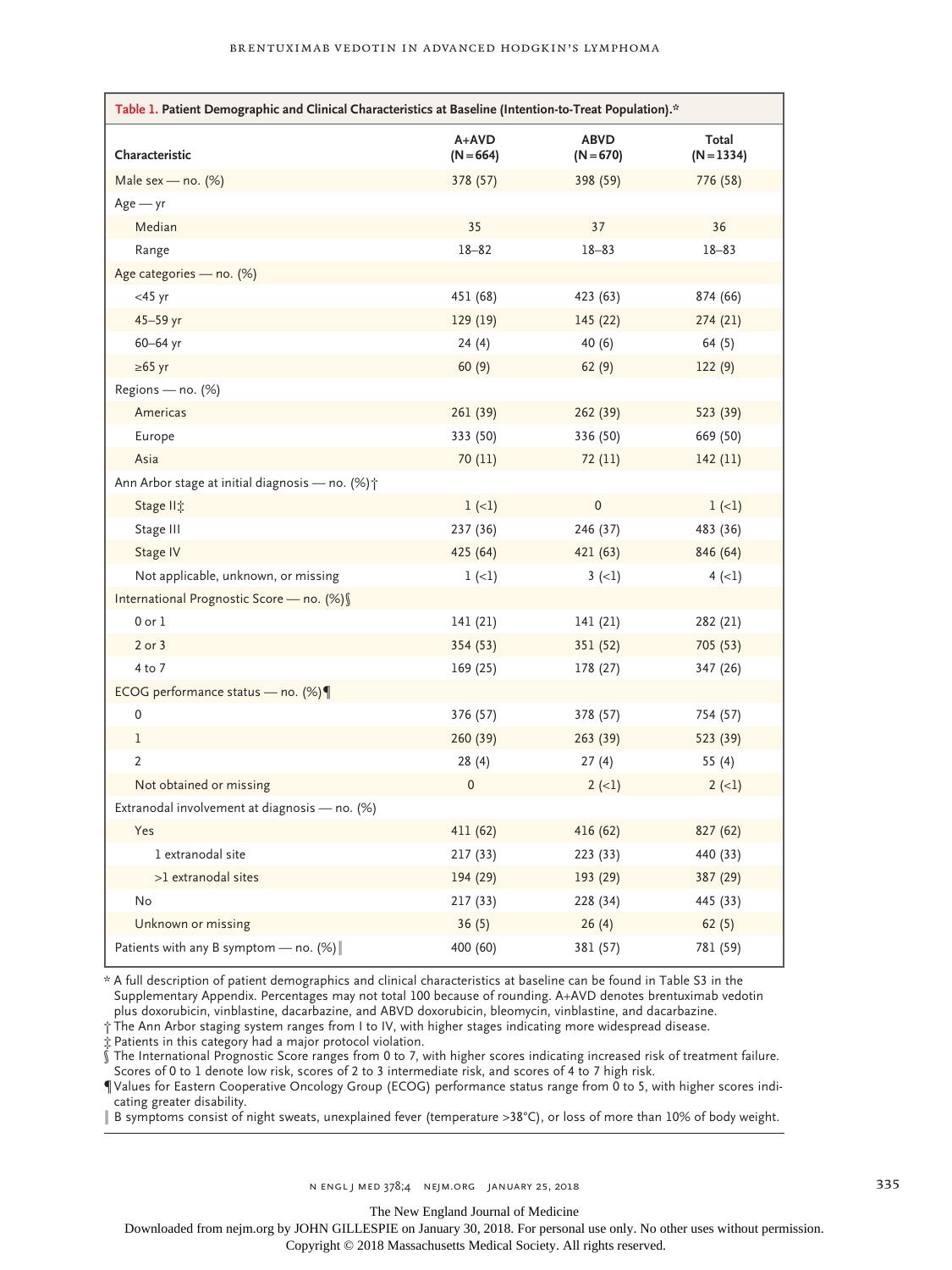

The New England Journal of Medicine

Downloaded from nejm.org by JOHN GILLESPIE on January 30, 2018. For personal use only. No other uses without permission.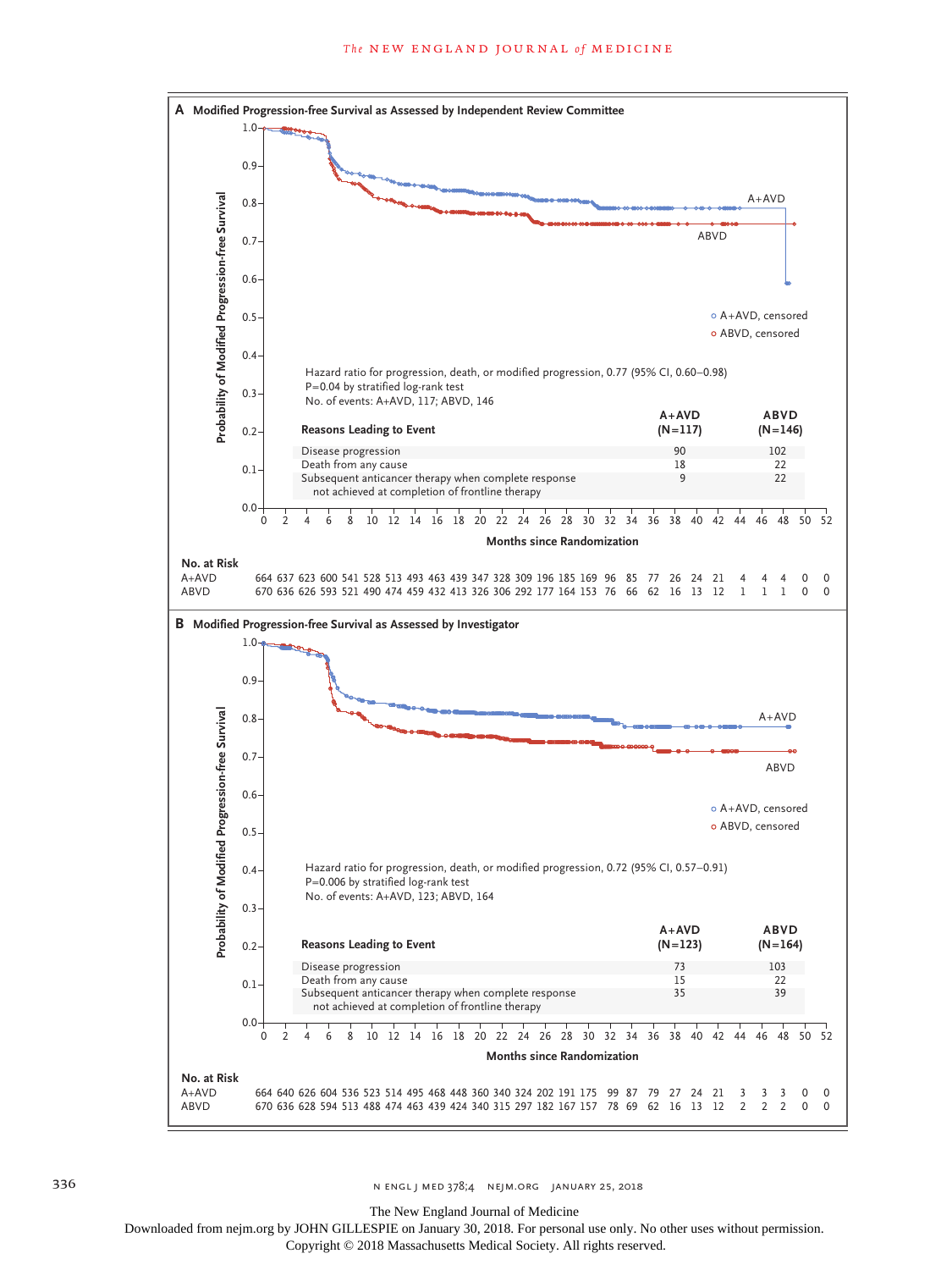| Table 2. Summary of Modified Progression-free Survival According to the Independent Review Committee and Concordance<br>with Events Noted by Trial Investigators (Intention-to-Treat Population). |                        |                            |                       |  |  |
|---------------------------------------------------------------------------------------------------------------------------------------------------------------------------------------------------|------------------------|----------------------------|-----------------------|--|--|
| <b>Events</b>                                                                                                                                                                                     | $A+AVD$<br>$(N = 664)$ | <b>ABVD</b><br>$(N = 670)$ | Total<br>$(N = 1334)$ |  |  |
| Patients with events per independent review committee - no.                                                                                                                                       | 117                    | 146                        | 263                   |  |  |
| Progression - no./total no. (%)                                                                                                                                                                   | 90/117 (77)            | 102/146 (70)               | 192/263 (73)          |  |  |
| Death - no./total no. (%)                                                                                                                                                                         | 18/117(15)             | 22/146(15)                 | $40/263$ (15)         |  |  |
| Positive PET scan and subsequent treatment - no./total no. (%)*                                                                                                                                   | 9/117(8)               | 22/146(15)                 | 31/263 (12)           |  |  |
| Patients with positive PET scan and subsequent treatment - no.                                                                                                                                    | 9                      | 22                         | 31                    |  |  |
| Salvage chemotherapy - no./total no. (%) +                                                                                                                                                        | 7/9(78)                | 15/22 (68)                 | 22/31 (71)            |  |  |
| Met criteria for PFS event                                                                                                                                                                        |                        |                            |                       |  |  |
| PFS event or modified event reported by investigator - no.                                                                                                                                        | $\overline{7}$         | 15                         | 22                    |  |  |
| PFS event reported by investigator - no./total no. (%)                                                                                                                                            | 7/7 (100)              | 13/15(87)                  | 20/22 (91)            |  |  |
| PFS event reported by independent review committee<br>$-$ no./total no. (%)                                                                                                                       | 2/7(29)                | 3/15(20)                   | 5/22(23)              |  |  |
| Deauville score at end of treatment - no./total no. (%) ±                                                                                                                                         |                        |                            |                       |  |  |
| 1                                                                                                                                                                                                 | 0                      | 0                          | $\mathbf 0$           |  |  |
| $\overline{2}$                                                                                                                                                                                    | $\mathbf 0$            | $\overline{0}$             | $\Omega$              |  |  |
| 3                                                                                                                                                                                                 | $\mathbf{0}$           | 2/15(13)                   | 2/22(9)               |  |  |
| $\overline{4}$                                                                                                                                                                                    | 3/7(43)                | 4/15(27)                   | 7/22(32)              |  |  |
| 5                                                                                                                                                                                                 | 4/7(57)                | 9/15(60)                   | 13/22 (59)            |  |  |
| Radiation - no./total no. (%)                                                                                                                                                                     | 2/9(22)                | 7/22(32)                   | 9/31(29)              |  |  |
| Met criteria for PFS event                                                                                                                                                                        |                        |                            |                       |  |  |
| PFS event or modified event reported by investigator - no.                                                                                                                                        | $\overline{2}$         | $\overline{7}$             | 9                     |  |  |
| PFS event reported by investigator - no./total no. (%)                                                                                                                                            | $\Omega$               | 1/7(14)                    | 1/9(11)               |  |  |
| PFS event reported by independent review committee<br>$-$ no./total no. (%)                                                                                                                       | 0                      | 1/7(14)                    | 1/9(11)               |  |  |
| Deauville score at end of treatment - no./total no. (%) ±                                                                                                                                         |                        |                            |                       |  |  |
| 1                                                                                                                                                                                                 | $\mathbf{0}$           | $\mathbf{0}$               | $\mathbf 0$           |  |  |
| $\overline{2}$                                                                                                                                                                                    | 0                      | 0                          | $\mathbf 0$           |  |  |
| 3                                                                                                                                                                                                 | $2/2$ (100)            | 3/7(43)                    | 5/9(56)               |  |  |
| 4                                                                                                                                                                                                 | $\mathbf 0$            | 3/7(43)                    | 3/9(33)               |  |  |
| 5                                                                                                                                                                                                 | 0                      | 1/7(14)                    | 1/9(11)               |  |  |

\* There were 58 patients at risk for a modified progression event (end-of-treatment Deauville score ≥3 and no progressive disease at the end of treatment): 19 in the group receiving A+AVD versus 39 in the group receiving ABVD. However, only 9 patients in the A+AVD group and 22 patients in the ABVD group actually had a modified progression event because they received subsequent treatment. PET denotes positron-emission tomography, and PFS progression-free survival.

† Salvage chemotherapy included the terms chemotherapy, high-dose chemotherapy plus transplantation, and immunotherapy according to medical review.

 $\pm$  The Deauville score is a 5-point scale on which higher scores indicate greater uptake of <sup>18</sup>F-fluorodeoxyglucose at involved sites on PET. A score of 1 indicates no uptake, a score of 2 uptake at an initial site that is less than or equal to the uptake at the mediastinum, a score of 3 uptake at an initial site that is greater than uptake at the mediastinum but less than or equal to uptake at the liver, a score of 4 uptake at an initial site that is moderately increased as compared with uptake at the liver, and a score of 5 markedly increased uptake at any site or uptake at a new site of disease. The absence of complete response at the end of primary chemotherapy was defined as a Deauville score of 3, 4, or 5.

#### **Figure 1 (facing page). Modified Progression-free Survival in the Intention-to-Treat Population.**

Panel A shows Kaplan–Meier estimates of modified progression-free survival, by treatment group, according to the independent review committee. The hazard ratio for treatment with A+AVD versus ABVD and the 95% confidence intervals (CIs) were based on a stratified Cox proportional-hazards regression model, with treatment as the explanatory variable. Stratification factors included region and International Prognostic Score risk group at baseline. Panel B shows Kaplan–Meier estimates of modified progression-free survival, by treatment group, according to investigators. In Panels A and B, circles indicate censored data. A+AVD denotes brentuximab vedotin plus doxorubicin, vinblastine, and dacarbazine, and ABVD doxorubicin, bleomycin, vinblastine, and dacarbazine.

n engl j med 378;4 nejm.org January 25, 2018 337

The New England Journal of Medicine

Downloaded from nejm.org by JOHN GILLESPIE on January 30, 2018. For personal use only. No other uses without permission.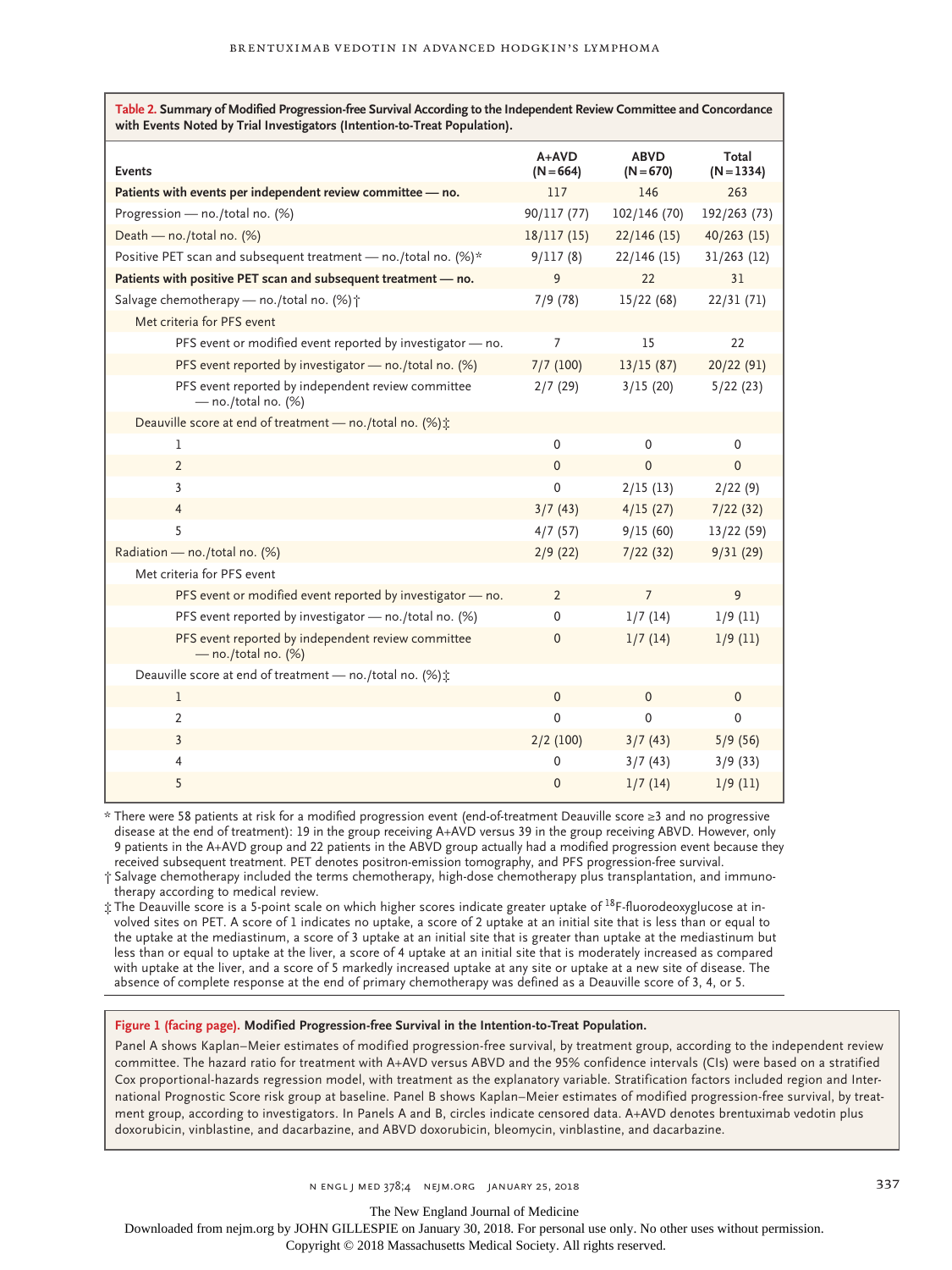| Table 3. Summary of Responses in the Intention-to-Treat Population. |                        |                            |                       |
|---------------------------------------------------------------------|------------------------|----------------------------|-----------------------|
| <b>Measure</b>                                                      | $A+AVD$<br>$(N = 664)$ | <b>ABVD</b><br>$(N = 670)$ | Difference (95% CI)*  |
|                                                                     | no. (%)                |                            | %                     |
| Complete response at end of randomized regiment                     | 488 (73)               | 472 (70)                   | $3.0$ (-2.3 to 8.4)   |
| Overall response at end of randomized regiment                      | 569 (86)               | 553 (83)                   | $3.2$ (-2.2 to 8.6)   |
| Complete response at end of frontline therapys                      | 488 (73)               | 474 (71)                   | $2.7$ (-2.6 to 8.1)   |
| Deauville score¶                                                    |                        |                            |                       |
| $\leq$ 3 After completion of frontline therapy                      | 570 (86)               | 551 (82)                   | $3.6$ (-1.8 to 9.0)   |
| $\leq$ 2 After completion of frontline therapy                      | 563 (85)               | 537 (80)                   | 4.6 ( $-0.8$ to 10.0) |
| Summary at cycle 2                                                  |                        |                            |                       |
| 1                                                                   | 435 (66)               | 414 (62)                   |                       |
| $\overline{2}$                                                      | 131 (20)               | 133 (20)                   |                       |
| 3                                                                   | 22(3)                  | 30(4)                      |                       |
| $\overline{4}$                                                      | 26(4)                  | 28(4)                      |                       |
| 5                                                                   | 21(3)                  | 30(4)                      |                       |
| Unavailable                                                         | 29(4)                  | 35(5)                      |                       |
| Summary after completion of primary chemotherapy                    |                        |                            |                       |
| $\mathbf{1}$                                                        | 444 (67)               | 425(63)                    |                       |
| $\overline{2}$                                                      | 119 (18)               | 112(17)                    |                       |
| $\overline{3}$                                                      | 7(1)                   | 14(2)                      |                       |
| $\overline{4}$                                                      | 12(2)                  | 20(3)                      |                       |
| 5                                                                   | 46(7)                  | 45(7)                      |                       |
| Unavailable                                                         | 36(5)                  | 54(8)                      |                       |

\* Confidence intervals (CIs) were calculated from the exact confidence interval, have not been adjusted for the multiple comparisons, and should not be used for definitive comparisons.

† Complete response at the end of the randomized regimen is defined as the proportion of patients who had complete response<sup>20</sup> at the end of treatment with either regimen (A+AVD or ABVD).

‡ Overall response at the end of the randomized regimen is defined as the proportion of patients who had complete or partial response<sup>20</sup> at the end of treatment with either regimen (A+AVD or ABVD).

§ Complete response at the end of frontline therapy is defined as the proportion of patients who had complete response after the completion of either the randomized regimen (A+AVD or ABVD) or alternate frontline therapy.

The Deauville score is a 5-point scale on which higher scores indicate greater uptake of  $^{18}F$ -fluorodeoxyglucose at involved sites on PET. A score of 1 indicates no uptake, a score of 2 uptake at an initial site that is less than or equal to the uptake at the mediastinum, a score of 3 uptake at an initial site that is greater than uptake at the mediastinum but less than or equal to uptake at the liver, a score of 4 uptake at an initial site that is moderately increased as compared with uptake at the liver, and a score of 5 markedly increased uptake at any site or uptake at a new site of disease. The absence of complete response at the end of primary chemotherapy was defined as a Deauville score of 3, 4, or 5.

[45%]); these events also met the criteria for a progression event according to investigator assessment. Of note, only 7 of the 21 patients with a Deauville score of 3 on the end-of-treatment PET scan went on to receive additional therapy and were therefore determined to have had a modified progression event (2 patients in the A+AVD group and 5 patients in the ABVD group; Tables 2 and 3).

According to investigator assessment, the 2-year modified progression-free survival rate was 81.0% (95% CI, 77.6 to 83.9) with the A+AVD regimen versus 74.4% (95% CI, 70.7 to 77.7) with the ABVD regimen, corresponding to a 28%

lower overall risk of an event among patients treated with A+AVD than among those treated with ABVD (hazard ratio for progression, death, or modified progression, 0.72; 95% CI, 0.57 to 0.91; P=0.006) (Fig. 1B). There was 91% concordance between independent review and investigator determination of a modified progressionfree survival event.

Prespecified subgroup analyses of modified progression-free survival showed a hazard ratio of less than 1 for the A+AVD regimen versus the ABVD regimen in the majority of subgroups (Fig. 2). Certain subgroups of patients appeared to benefit more with A+AVD than with ABVD.

338 **338** N ENGL J MED 378;4 NEJM.ORG JANUARY 25, 2018

The New England Journal of Medicine

Downloaded from nejm.org by JOHN GILLESPIE on January 30, 2018. For personal use only. No other uses without permission.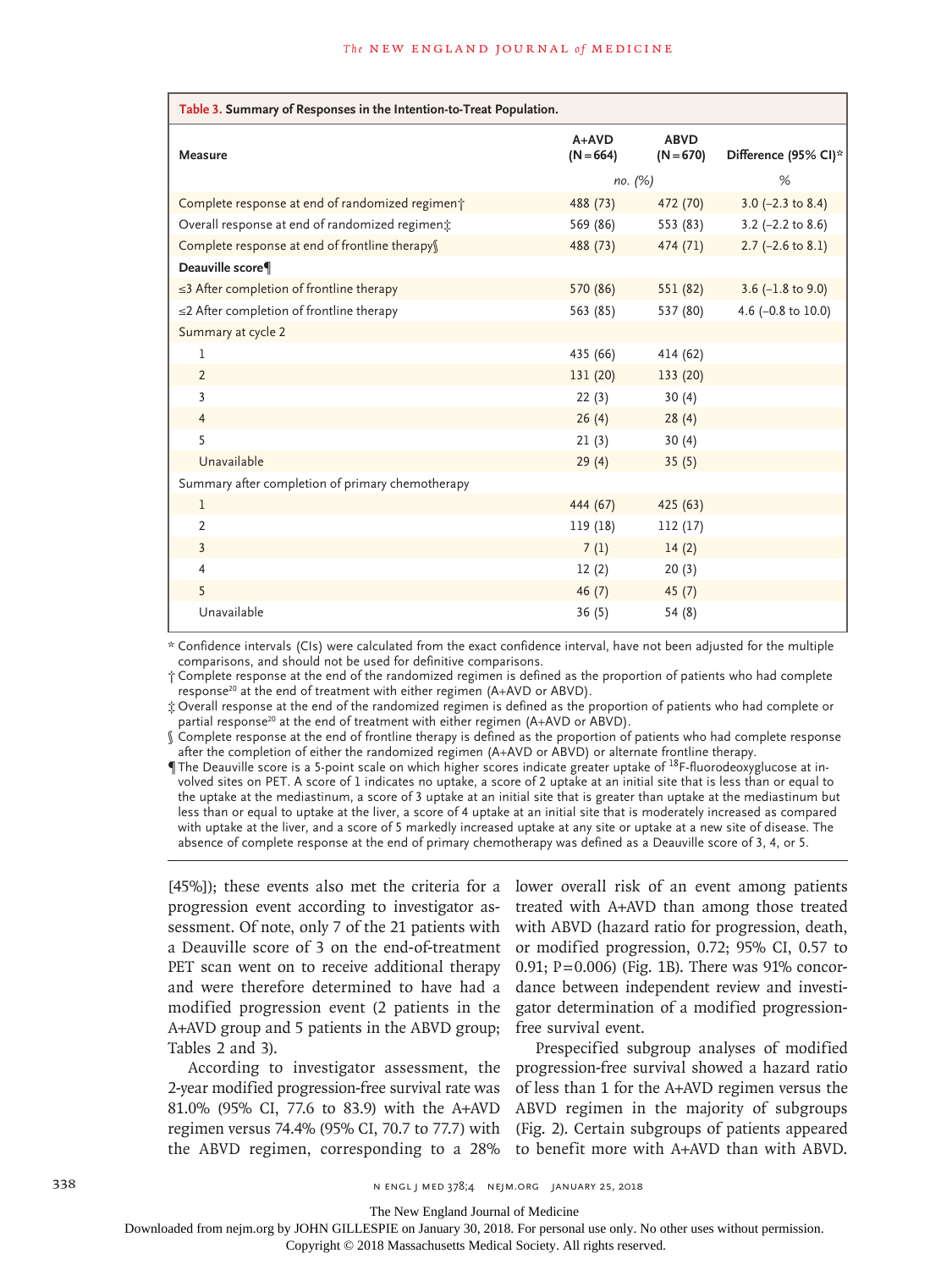| Subgroup                   | $A+AVD$                     | <b>ABVD</b>    |     | Hazard Ratio (95% CI)    |                              |                     |
|----------------------------|-----------------------------|----------------|-----|--------------------------|------------------------------|---------------------|
|                            | no. of events/total no. (%) |                |     |                          |                              |                     |
| Overall                    | 117/664 (17.6)              | 146/670 (21.8) |     | $-$                      |                              | $0.77(0.60 - 0.98)$ |
| Age                        |                             |                |     |                          |                              |                     |
| $<$ 60 yr                  | 93/580 (16.0)               | 117/568 (20.6) |     |                          |                              | $0.73(0.56 - 0.96)$ |
| $\geq 60$ yr               | 24/84 (28.6)                | 29/102 (28.4)  |     |                          |                              | $1.00(0.58 - 1.72)$ |
| $<$ 65 yr                  | 99/604 (16.4)               | 128/608 (21.1) |     |                          |                              | $0.74(0.57-0.96)$   |
| $\geq 65$ yr               | 18/60 (30.0)                | 18/62 (29.0)   |     |                          |                              | $1.01(0.53 - 1.94)$ |
| $<$ 45 yr                  | 70/451 (15.5)               | 83/423 (19.6)  |     |                          |                              | $0.73(0.53 - 1.01)$ |
| $\geq$ 45 yr               | 47/213(22.1)                | 63/247 (25.5)  |     |                          |                              | $0.86(0.59 - 1.25)$ |
| Geographic region          |                             |                |     |                          |                              |                     |
| Americas                   | 41/261 (15.7)               | 58/262 (22.1)  |     |                          |                              | $0.65(0.44 - 0.97)$ |
| North America              | 38/250 (15.2)               | 57/247(23.1)   |     |                          |                              | $0.60(0.40 - 0.90)$ |
| Europe                     | 62/333(18.6)                | 74/336 (22.0)  |     |                          |                              | $0.83$ (0.59-1.17)  |
| Asia                       | 14/70 (20.0)                | 14/72(19.4)    |     |                          |                              | $0.91(0.43 - 1.94)$ |
| IPS                        |                             |                |     |                          |                              |                     |
| $0 - 1$                    | 22/141(15.6)                | 25/141(17.7)   |     |                          |                              | $0.84(0.47 - 1.49)$ |
| $2 - 3$                    | 57/354 (16.1)               | 68/351 (19.4)  |     |                          |                              | $0.79(0.55 - 1.12)$ |
| $4 - 7$                    | 38/169 (22.5)               | 53/178 (29.8)  |     |                          |                              | $0.70(0.46 - 1.07)$ |
| Baseline Ann Arbor stage   |                             |                |     |                          |                              |                     |
| Stage III                  | 40/237 (16.9)               | 43/246 (17.5)  |     |                          |                              | $0.92(0.60 - 1.42)$ |
| Stage IV                   | 77/425 (18.1)               | 102/421 (24.2) |     |                          |                              | $0.71(0.53 - 0.96)$ |
| <b>Baseline B symptoms</b> |                             |                |     |                          |                              |                     |
| Yes                        | 77/400 (19.3)               | 94/381 (24.7)  |     |                          |                              | $0.74(0.55 - 1.01)$ |
| N <sub>o</sub>             | 40/264 (15.2)               | 52/289 (18.0)  |     |                          |                              | $0.79(0.52 - 1.20)$ |
| Baseline extranodal sites  |                             |                |     |                          |                              |                     |
| $\mathbf 0$                | 40/217 (18.4)               | 39/228 (17.1)  |     |                          |                              | $1.04(0.67 - 1.62)$ |
| $\mathbf{1}$               | 36/217 (16.6)               | 45/223 (20.2)  |     |                          |                              | $0.75(0.48 - 1.16)$ |
| >1                         | 39/194 (20.1)               | 57/193 (29.5)  |     |                          |                              | $0.67(0.44 - 1.00)$ |
| Baseline ECOG status       |                             |                |     |                          |                              |                     |
| $\pmb{0}$                  | 61/376 (16.2)               | 79/378 (20.9)  |     |                          |                              | $0.74(0.53 - 1.03)$ |
| $\mathbf{1}$               | 48/260 (18.5)               | 57/263 (21.7)  |     |                          |                              | $0.83(0.56 - 1.21)$ |
| $\overline{2}$             | 8/28(28.6)                  | 10/27(37.0)    |     |                          |                              | $0.54(0.21 - 1.38)$ |
| Sex                        |                             |                |     |                          |                              |                     |
| Male                       | 64/378 (16.9)               | 90/398 (22.6)  |     |                          |                              | $0.70(0.51 - 0.97)$ |
| Female                     | 53/286 (18.5)               | 56/272 (20.6)  |     |                          |                              | $0.86(0.59 - 1.26)$ |
|                            |                             |                | 0.1 | 0.5                      | 1.0                          |                     |
|                            |                             |                |     |                          |                              |                     |
|                            |                             |                |     | $A+AVD$<br><b>Better</b> | <b>ABVD</b><br><b>Better</b> |                     |

#### **Figure 2. Forest-Plot Analysis of Modified Progression-free Survival.**

This forest plot shows modified progression-free survival according to the independent review committee in key prespecified subgroups. The hazard ratio for treatment with A+AVD versus ABVD and the 95% confidence intervals (CIs) were based on an unstratified Cox proportional-hazards regression model, with treatment as the explanatory variable. The intention-to-treat population included all the patients who underwent randomization. The International Prognostic Score (IPS) ranges from 0 to 7, with higher scores indicating increased risk of treatment failure: low risk, 0 or 1; intermediate risk, 2 or 3; and high risk, 4 to 7. The Ann Arbor staging system ranges from I to IV, with higher stages indicating more widespread disease. B symptoms consist of night sweats, unexplained fever (temperature >38°C), or loss of more than 10% of body weight. Values for the Eastern Cooperative Oncology Group (ECOG) performance status range from 0 to 5, with higher scores indicating greater disability.

These subgroups included patients from North (9 during treatment [within 30 days after the last America, patients with involvement of more than dose of frontline therapy] and 19 during followone extranodal site, patients with an IPS indicat-up [31 days or more after the last dose of fronting a high risk of treatment failure (scores of line therapy]) and 39 deaths in the ABVD group 4 to 7), men, patients with stage IV disease, and (13 during treatment and 26 during follow-up). patients younger than 60 years of age. The rates The interim 2-year overall survival rate for the of negativity at PET2 (Deauville score, 1 to 3) A+AVD group was 96.6% (95% CI, 94.8 to 97.7) were 89% with A+AVD versus 86% with ABVD.

There were 28 deaths in the A+AVD group CI, 92.0 to 95.9), which corresponded to a reducand that for the ABVD group was 94.2% (95%

n engl j med 378;4 nejm.org January 25, 2018 339

The New England Journal of Medicine

Downloaded from nejm.org by JOHN GILLESPIE on January 30, 2018. For personal use only. No other uses without permission.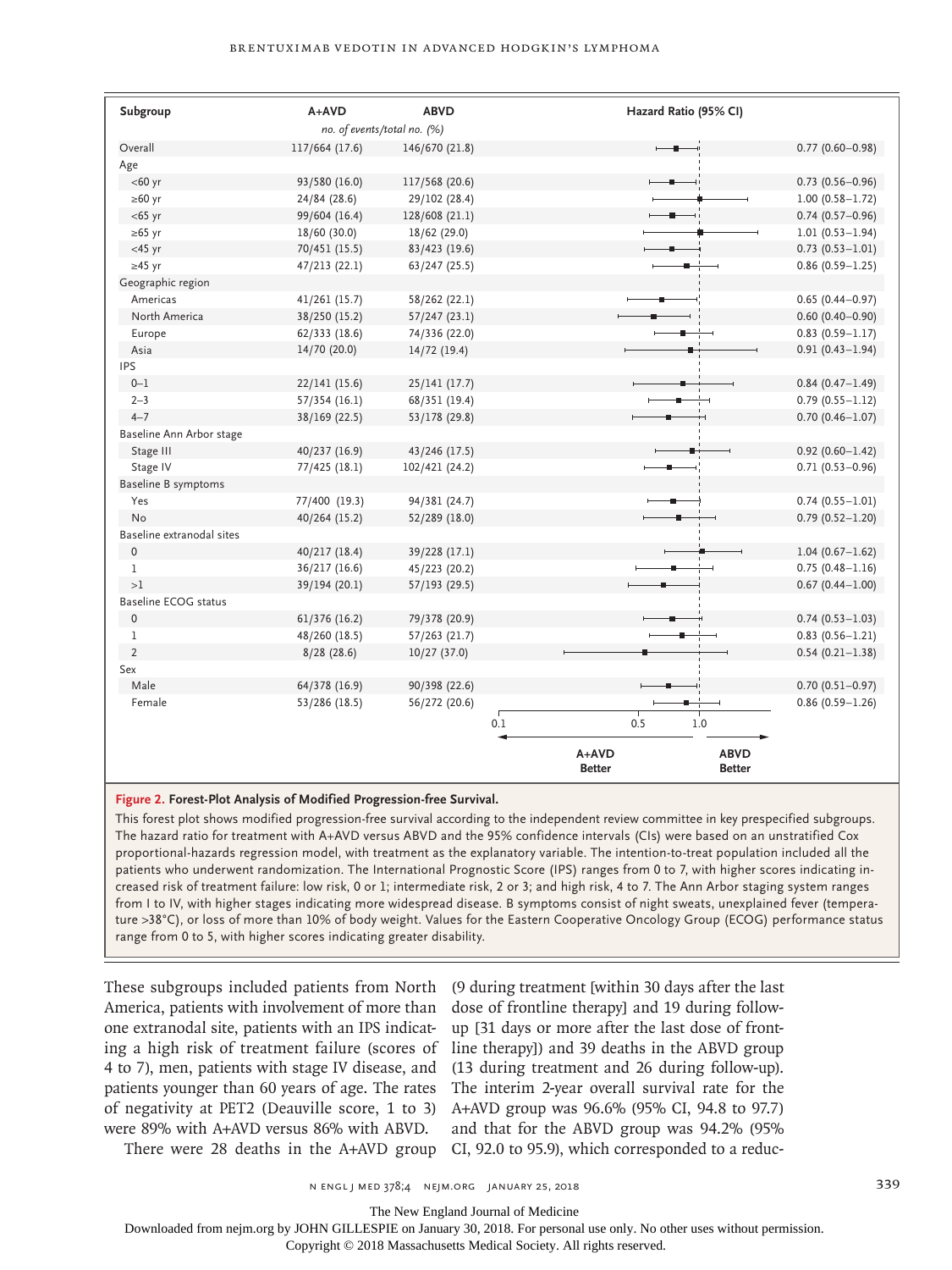tion in the risk of death of 27% in favor of the A+AVD regimen (hazard ratio, 0.73; 95% CI, 0.45 to 1.18;  $P=0.20$ ) (Fig. S2 in the Supplementary Appendix). Results for other secondary end points are shown in Table 3. Only 15 of 662 patients who received A+AVD and 9 of 659 patients who received ABVD switched to alternative chemotherapy during frontline therapy for reasons other than progressive disease (a Deauville score of 5 in 1 of 15 and 4 of 9 patients, respectively; adverse events in 12 of 15 and 1 of 9 patients, respectively; and other reasons in 2 of 15 and 4 of 9 patients, respectively) (Table S5 in the Supplementary Appendix).

Overall, fewer patients in the A+AVD group than in the ABVD group received subsequent anticancer therapies. Recipients of these therapies in the A+AVD group versus the ABVD group were as follows: radiation (in 52 patients in each group), chemotherapy (66 vs. 99), high-dose chemotherapy plus transplantation (36 vs. 54), immunotherapy (10 vs. 16), and chemotherapy plus radiation (2 vs. 3).

#### **Safety**

The median duration of treatment and the number of completed cycles were similar in the two groups (Table S6 in the Supplementary Appendix). The proportions of patients who received the regimens as intended, without dose modification such as delays, holds, or reductions, are shown in Table S6 in the Supplementary Appendix.

The safety profiles for both groups are summarized in Table 4, and in Table S7 in the Supplementary Appendix. Overall, neutropenia was reported in 58% of the patients receiving A+AVD and in 45% of the patients receiving ABVD, and febrile neutropenia was reported in 19% and 8%, respectively. In both groups, the incidence of febrile neutropenia was higher among patients 60 years of age or older than among those younger than 60 years of age (37% vs. 17% in the A+AVD group and 17% vs. 6% in the ABVD group). The incidence of febrile neutropenia was also higher in earlier rather than later cycles of therapy in both groups (9% in cycle 1 vs. 1 to 6% in cycles 2 through 6 in the A+AVD group and 4% in cycle 1 vs. ≤1% in cycles 2 through 6 in the ABVD group). The incidence of discontinuation of any trial drug due to neutropenia or febrile neutropenia was 1% or less in both groups.

The rate of infections (determined in accordance with the MedDRA primary system organclass term of "infections and infestations") in the A+AVD group was 55% (361 of 662 patients) and the rate in the ABVD group was 50% (331 of 659 patients); rates of infection of grade 3 or higher were 18% (116 of 662 patients) and 10% (66 of 659 patients), respectively. Discussion with the independent data and safety monitoring committee (after 75% of enrollment was complete) led to the recommendation of primary prophylaxis with granulocyte colony-stimulating factor (G-CSF) for patients who were yet to be enrolled and who would receive the A+AVD regimen, owing to the higher incidence of febrile neutropenia in that group. In the A+AVD group, the incidence of febrile neutropenia was lower among the 83 patients who received primary prophylaxis with G-CSF (defined as use of G-CSF by day 5 of treatment) than among those who did not (11% [9 of 83] vs. 21% [119 of 579]) (Table 5). The occurrence of infections and infestations of grade 3 or higher was also lower among the patients who received G-CSF than among those who did not (11% [9 of 83 patients] vs. 18% [107 of 579 patients]).

Peripheral neuropathy (determined on the basis of a standardized MedDRA query; see Table S8 in the Supplementary Appendix) occurred in 67% of the patients (442 of 662) receiving A+AVD and 43% of the patients (286 of 659) receiving ABVD. Grade 2 peripheral neuropathy occurred in 20% of the patients (130 of 662) in the A+AVD group versus 9% of the patients (57 of 659) in the ABVD group, and peripheral neuropathy of grade 3 or higher occurred in 11% of the patients (70 of 662) in the former group (with grade 4 occurring in 1 patient) versus 2% of the patients (11 of 659) in the latter. Among patients with peripheral neuropathy, a trial drug was discontinued in 10% in the A+AVD group (44 of 442) versus 4% in the ABVD group (11 of 286). Two thirds of the patients in the A+AVD group (295 of 442) who had peripheral neuropathy had resolution (43%, 191 of 442) or improvement by at least one grade (24%, 104 of 442) in terms of events related to peripheral neuropathy at the time of the last follow-up visit; at that time, 92% of ongoing events related to peripheral neuropathy were grade 1 (64%) or grade 2 (29%) in the A+AVD group. Pulmonary toxicity, defined as events related to interstitial lung disease (in accordance with a standardized MedDRA query), was reported in 2% of the patients (12 of 662) in the A+AVD group versus 7% (44 of 659) in the ABVD

340 **N ENGL J MED 378;4 NEIM.ORG JANUARY 25, 2018** 

The New England Journal of Medicine

Downloaded from nejm.org by JOHN GILLESPIE on January 30, 2018. For personal use only. No other uses without permission.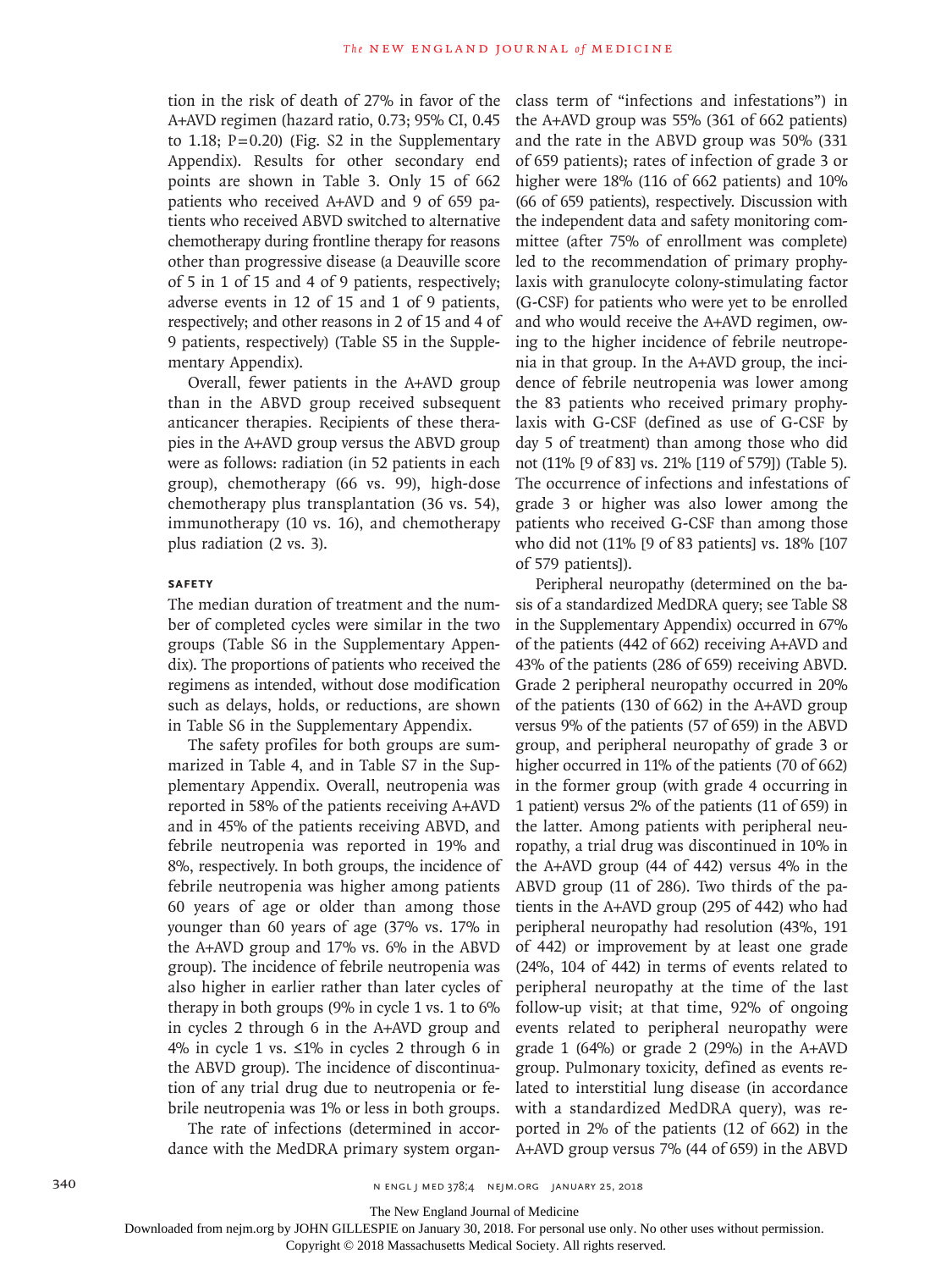group; events of grade 3 or higher were reported in less than 1% of the patients (5 of 662) in the former group and 3% of the patients (21 of 659) in the latter.

During treatment, there were 9 deaths in the A+AVD group and 13 deaths in the ABVD group. In the A+AVD group, 7 deaths were associated with neutropenia (all occurred in patients who had not received primary prophylaxis with G-CSF before the onset of neutropenia, with the exception of 1 patient who entered the trial with preexisting neutropenia) and 2 deaths were due to myocardial infarction. In the ABVD group, 11 deaths were due to or associated with pulmonaryrelated toxicity and 1 death was due to cardiopulmonary failure. The cause of 1 death was unknown. Among the patients enrolled in the trial, 37% (242 of 662) in the A+AVD group and 28% (186 of 659) in the ABVD group were hospitalized during the trial.

Fertility was not formally assessed; however, similar numbers of pregnancies were reported in each treatment group, which suggests that there was no significant difference in the effect on fertility. At the time of this analysis, a total of 78 pregnancies were reported among trial participants and their partners (42 in the A+AVD group and 36 in the ABVD group).

#### Discussion

This large, international, randomized phase 3 trial involving patients who had received a recent diagnosis of stage III or IV classic Hodgkin's lymphoma showed that treatment with brentuximab vedotin plus AVD, as compared with standard treatment with ABVD, resulted in a statistically significant and clinically meaningful improvement in the rate of modified progressionfree survival, with a difference at 2 years of 4.9 percentage points as assessed by an independent committee, whose members were unaware of group assignments and 6.6 percentage points as assessed by the trial investigators. These outcomes were associated with reductions in the overall risk of failure of the primary chemotherapy treatment of 23% as assessed by an independent review committee and 28% as assessed by the trial investigators.

The goal of frontline chemotherapy for Hodgkin's lymphoma is to cure patients without the need for additional therapy. Because metabolically detectable residual disease is a reliable pre-

| Table 4. Summary of Adverse Events in the Safety Population.* |                    |                            |  |  |  |
|---------------------------------------------------------------|--------------------|----------------------------|--|--|--|
| <b>Events</b>                                                 | A+AVD<br>(N = 662) | <b>ABVD</b><br>$(N = 659)$ |  |  |  |
|                                                               |                    | по. (%)                    |  |  |  |
| <b>Adverse events</b>                                         |                    |                            |  |  |  |
| Any adverse event                                             | 653 (99)           | 646 (98)                   |  |  |  |
| Grade $\geq$ 3 adverse event                                  | 549 (83)           | 434 (66)                   |  |  |  |
| Serious adverse event                                         | 284 (43)           | 178 (27)                   |  |  |  |
| Adverse event resulting in drug discontinuation               | 88 (13)            | 105(16)                    |  |  |  |
| Death during treatment <sup>+</sup>                           | 9(1)               | 13(2)                      |  |  |  |
| Death due to drug-related adverse events                      | 8(1)               | 7(1)                       |  |  |  |
| Hospitalizations                                              | 242 (37)           | 186 (28)                   |  |  |  |
| Common adverse events:                                        |                    |                            |  |  |  |
| Neutropenia                                                   |                    |                            |  |  |  |
| Any grade                                                     | 382 (58)           | 295 (45)                   |  |  |  |
| Grade $\geq$ 3                                                | 357 (54)           | 260 (39)                   |  |  |  |
| Constipation                                                  |                    |                            |  |  |  |
| Any grade                                                     | 279 (42)           | 241 (37)                   |  |  |  |
| Grade $\geq$ 3                                                | 11(2)              | $4 (-1)$                   |  |  |  |
| Vomiting                                                      |                    |                            |  |  |  |
| Any grade                                                     | 216(33)            | 183 (28)                   |  |  |  |
| Grade $\geq$ 3                                                | 23(3)              | 9(1)                       |  |  |  |
| Fatigue                                                       |                    |                            |  |  |  |
| Any grade                                                     | 211 (32)           | 211 (32)                   |  |  |  |
| Grade $\geq$ 3                                                | 19(3)              | 7(1)                       |  |  |  |
| Peripheral sensory neuropathy                                 |                    |                            |  |  |  |
| Any grade                                                     | 189 (29)           | 111(17)                    |  |  |  |
| Grade $\geq$ 3                                                | 31(5)              | $3(-1)$                    |  |  |  |
| <b>Diarrhea</b>                                               |                    |                            |  |  |  |
| Any grade                                                     | 181 (27)           | 121 (18)                   |  |  |  |
| Grade $\geq$ 3                                                | 19(3)              | $5 (-1)$                   |  |  |  |
| Pyrexia                                                       |                    |                            |  |  |  |
| Any grade                                                     | 179 (27)           | 147 (22)                   |  |  |  |
| Grade $\geq$ 3                                                | 19(3)              | 13(2)                      |  |  |  |
| Peripheral neuropathy                                         |                    |                            |  |  |  |
| Any grade                                                     | 174 (26)           | 85 (13)                    |  |  |  |
| Grade $\geq 3$                                                | 27(4)              | $6 (-1)$                   |  |  |  |
| Abdominal pain                                                |                    |                            |  |  |  |
| Any grade                                                     | 142 (21)           | 65 (10)                    |  |  |  |
| Grade $\geq$ 3                                                | 21(3)              | $4 (-1)$                   |  |  |  |
| Stomatitis                                                    |                    |                            |  |  |  |
| Any grade                                                     | 138 (21)           | 104 (16)                   |  |  |  |
| Grade $\geq$ 3                                                | 10(2)              | $3 (-1)$                   |  |  |  |

\* For a full summary of adverse events, including rates of drug-related adverse events and deaths, see Table S7 in the Supplementary Appendix.

† Death during treatment is a death that occurred within 30 days after the last dose of frontline therapy.

‡ The events listed include the most clinically important common adverse events. Adverse events (those of any grade that occurred in at least 20% of the patients in either group) excluded from the table are nausea, alopecia, weight loss, and anemia.

n engl j med 378;4 nejm.org January 25, 2018 341

The New England Journal of Medicine

Downloaded from nejm.org by JOHN GILLESPIE on January 30, 2018. For personal use only. No other uses without permission.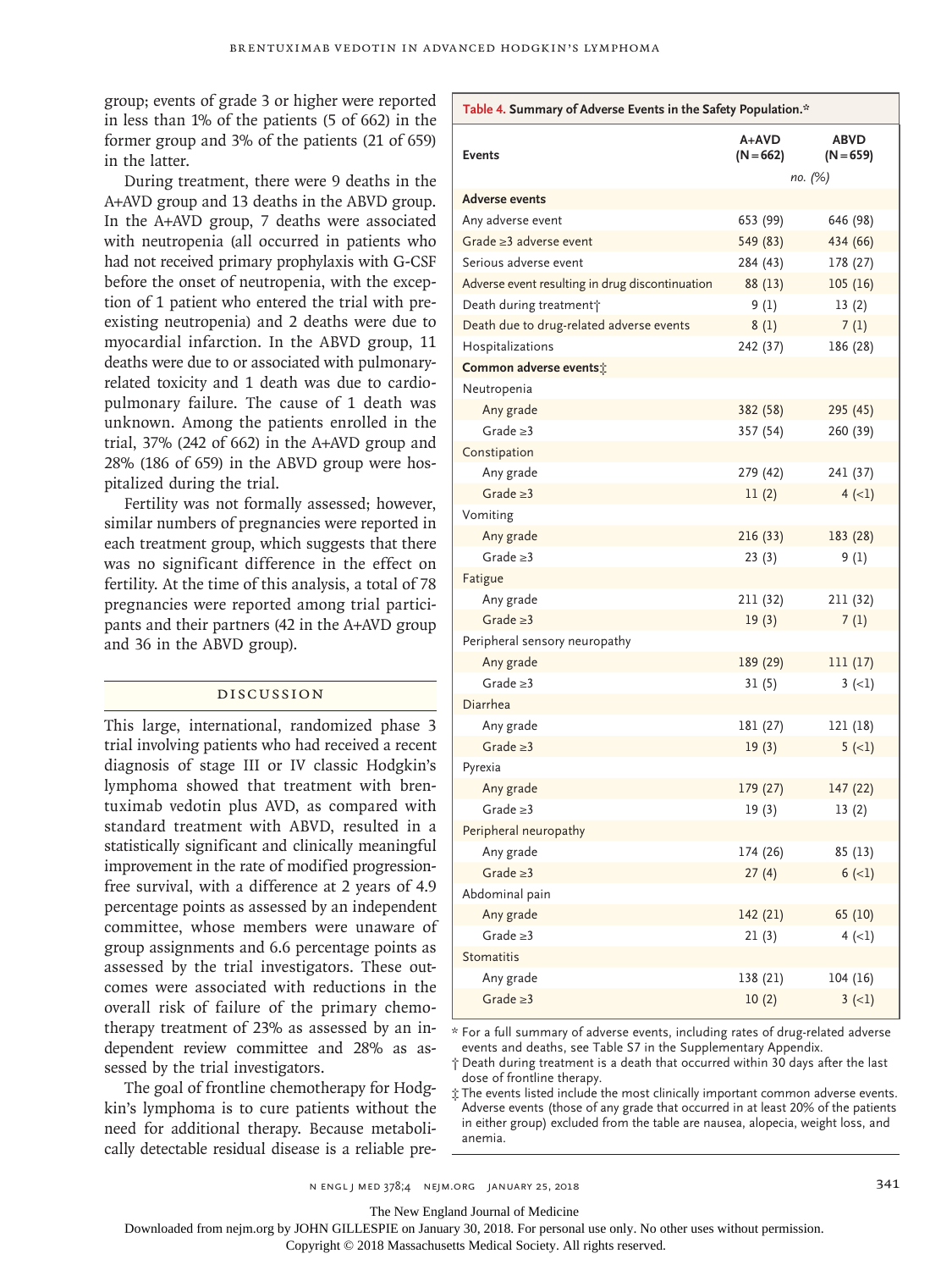**Table 5. Summary of Adverse Events in Patients Who Did and Those Who Did Not Receive Primary Prophylaxis with Granulocyte Colony-Stimulating Factor.**

| <b>Events</b>                                                                                                                               | $A+AVD (N=662)$  |                   |              | $ABVD (N=659)$ |  |
|---------------------------------------------------------------------------------------------------------------------------------------------|------------------|-------------------|--------------|----------------|--|
|                                                                                                                                             | $No (N = 579)$   | Yes $(N=83)$      | No $(N=616)$ | Yes $(N=43)$   |  |
|                                                                                                                                             | number (percent) |                   |              |                |  |
| Febrile neutropenia during treatment                                                                                                        | 119(21)          | 9(11)             | 49(8)        | 3(7)           |  |
| Any neutropenia*                                                                                                                            | 425 (73)         | 29 (35)           | 352 (57)     | 9(21)          |  |
| Neutropenia grade $\geq 3^*$                                                                                                                | 406 (70)         | 24 (29)           | 309 (50)     | 8(19)          |  |
| Grade $\geq$ 3 adverse event                                                                                                                | 502 (87)         | 47 (57)           | 414 (67)     | 20(47)         |  |
| Infections and infestations (SOC)                                                                                                           | 322 (56)         | 39 (47)           | 312(51)      | 19(44)         |  |
| Grade $\geq$ 3 infections and infestations (SOC)                                                                                            | 107(18)          | 9(11)             | 63 (10)      | 3(7)           |  |
| Serious adverse event                                                                                                                       | 257(44)          | 27(33)            | 171 (28)     | 7(16)          |  |
| Serious adverse events of febrile neutropenia,<br>neutropenia, sepsis, neutropenic sepsis,<br>pyrexia, or infections and infestations (SOC) | 190 (33)         | 20(24)            | 107(17)      | 4(9)           |  |
| Deaths during treatment                                                                                                                     | 8(1)             | $1(1)$ $\ddot{x}$ | 12(2)        | 1(2)           |  |

\* Neutropenia and neutropenia grade 3 or higher (neutrophil count <1000 per cubic millimeter) include the preferred terms of "neutropenia" and "neutrophil count decreased." SOC denotes system organ class for the noted event.

† Death during treatment is a death that occurred within 30 days after the last dose of frontline therapy.

‡ The patient in the A+AVD group who had G-CSF primary prophylaxis received G-CSF for treatment of neutropenia, which occurred before day 5.

dictor of imminent progression, it is accepted practice to initiate subsequent chemotherapy or radiotherapy on the basis of a positive PET scan at the end of frontline treatment.<sup>21-23</sup> In this context, the conventional end point of progressionfree survival does not accurately assess the curative intent of frontline chemotherapy. Thus, in the ECHELON-1 trial, the primary end point was "modified" progression-free survival, which, in addition to disease progression or death, included modified progression, defined as evidence of noncomplete response after the completion of frontline chemotherapy (based on independently assessed PET results) followed by subsequent anticancer therapy, as an event, thus accurately assessing the curative potential of the frontline chemotherapy.

The results of the interim overall survival analysis and all other secondary efficacy end points favored A+AVD, further supporting the conclusion that A+AVD is a more effective frontline treatment for advanced Hodgkin's lymphoma than ABVD. Furthermore, the benefit of A+AVD was observed consistently in the majority of prespecified subgroups, including patients in whom there was involvement of more than one extranodal site, patients with an IPS indicating high risk for treatment failure (4 to 7), and patients with stage IV disease. The rate of positivity at PET2 was low, and a higher proportion of the

patients treated with A+AVD than those treated with ABVD had negative results at PET2 (89% vs. 86%).

This trial shows that the addition of brentuximab vedotin and the elimination of bleomycin from frontline therapy in the A+AVD regimen lowers the incidence of pulmonary toxicity while improving efficacy as compared with the ABVD regimen. No new types of risk to patient safety were identified, although the incidence of febrile neutropenia was higher than expected and an increased incidence of infections was noted in the A+AVD group. The majority of the deaths during treatment in the A+AVD group were associated with febrile neutropenia; however, primary prophylaxis with G-CSF appeared to mitigate the increased risk of febrile neutropenia and its sequelae in the subgroup of 83 patients who received primary prophylaxis, resulting in reduced rates of neutropenia, febrile neutropenia, and serious infection. Peripheral neuropathy occurred more frequently in patients in the A+AVD group. The incidence of peripheral neuropathy of grade 3 or higher was increased by 9 percentage points in this group as compared with the ABVD group, and peripheral neuropathy was largely reversible, either resolving or abating in 67% of the patients in whom the condition had developed. Both the percentage of patients who received subsequent salvage chemotherapy and the percentage of pa-

The New England Journal of Medicine

Downloaded from nejm.org by JOHN GILLESPIE on January 30, 2018. For personal use only. No other uses without permission.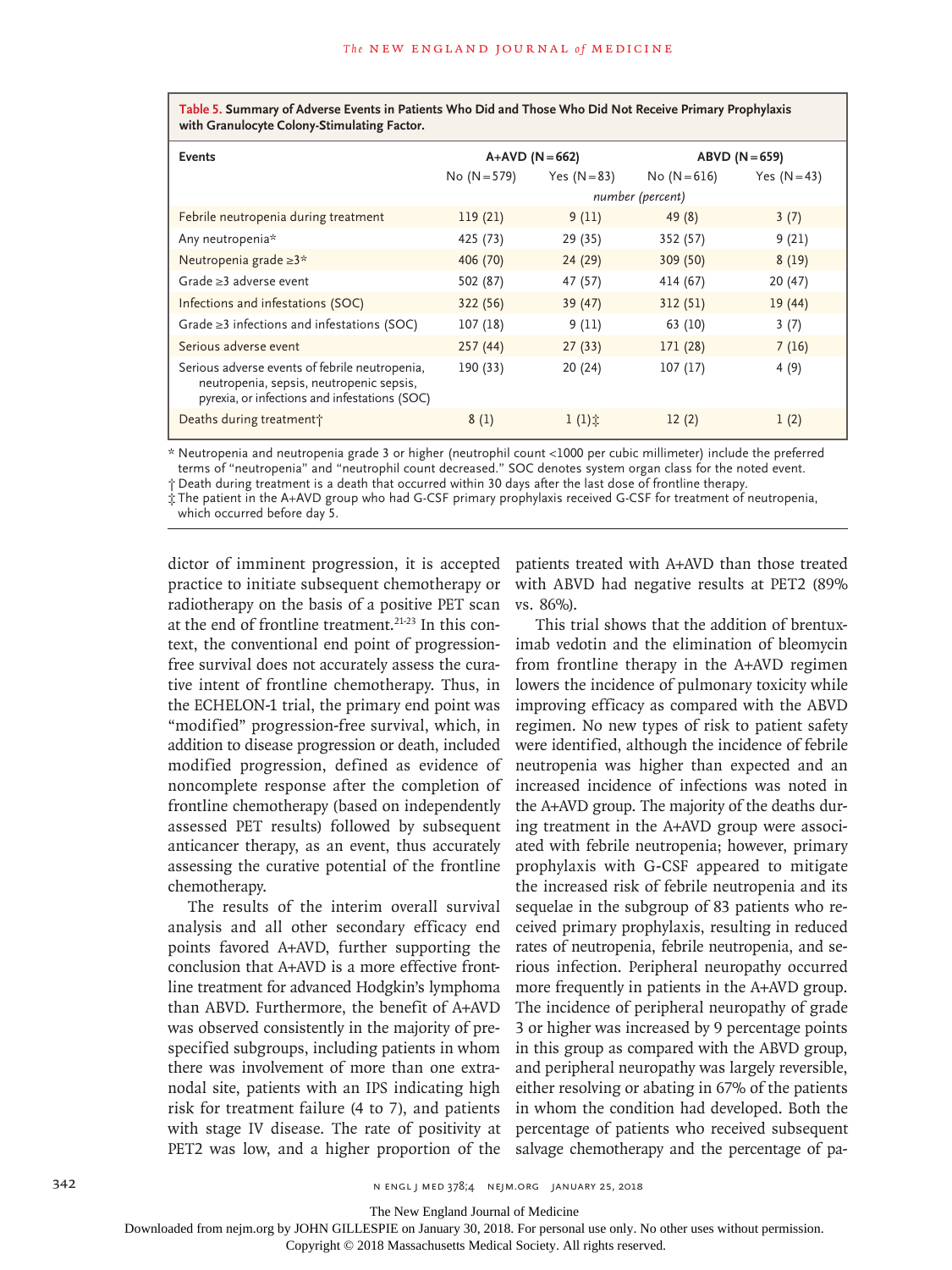tients who received high-dose chemotherapy followed by transplantation were approximately 33% lower among patients treated with A+AVD than among patients treated with ABVD; those treated with A+AVD were therefore less likely to be subject to the toxicities associated with aggressive salvage therapies.

The results of the ECHELON-1 trial are particularly important considering the opportunity A+AVD provides to administer a treatment to older patients that is at least equivalent in its effectiveness to ABVD, and to do so safely. Older patients with advanced Hodgkin's lymphoma represent a special group, considering their incidence of disease (approximately 20% of all cases), lower rates of treatment efficacy, and typically higher rates of severe toxicity, particularly the pulmonary toxicity that is associated with bleomycin.<sup>6,24,25</sup> When choosing frontline treatment, it is important to consider the lifetime burden of late and long-term adverse effects from salvage chemotherapy, radiotherapy, and transplantation (including infertility, pulmonary and cardiac toxicities, and secondary cancers).<sup>26,27</sup> The A+AVD regimen is associated with more myelotoxicity (which can be ameliorated with prophylactic G-CSF) and neurotoxicity (which is largely reversible) than ABVD but substantially less pulmonary toxicity and appears to be more effective for the frontline treatment of advanced-stage classic Hodgkin's lymphoma.

Supported by Millennium Pharmaceuticals, a wholly owned subsidiary of Takeda Pharmaceuticals, and Seattle Genetics.

Dr. Connors reports receiving grant support from Amgen, Bayer Healthcare, Bristol-Myers Squibb, Cephalon, F. Hoffmann– La Roche, Genentech, Janssen, Lilly, Merck, NanoString Technologies, Seattle Genetics, and Takeda; Dr. Jurczak, receiving grant support from Janssen, Pharmacyclics, Acerta, Pfizer, Celtrion, Gilead, TG Therapeutics, and Merck, grant support and consulting fees from MorphoSys and Sandoz Novartis, and consulting fees from Servier, Nordic Nanovector, and Spectrum; Dr. Straus, receiving honoraria from DAVA Oncology; Dr. Ansell, receiving grant support from Millennium Pharmaceuticals, Bristol-Myers Squibb, Seattle Genetics, LAM Therapeutics, Celldex, Affimed, Merck, and Regeneron; Dr. Kim, receiving grant support from Millennium Pharmaceuticals, Novartis, Merck, Celgene, Johnson & Johnson, Kyowa Hakko Kirin, and Mundipharma, and grant support and honoraria from Roche, Celltrion, and Eisa; Dr. Gallamini, receiving grant support and consulting fees from Millennium Pharmaceuticals; Dr. Younes, receiving honoraria from Millennium Pharmaceuticals, Seattle Genetics, Merck, and Bristol-Myers Squibb; Dr. Illes, receiving advisory board fees from Millennium Pharmaceuticals, Novartis, Janssen, Roche, and Celgene; Dr. Lech-Maranda, receiving lecture fees from Roche, Novartis, Gilead, and Bristol-Myers Squibb, advisory board fee from Janssen-Cilag, AbbVie, and Teva Pharmaceuticals, and lecture fees and advisory board fees from Amgen; Dr. Feldman, receiving honoraria from Seattle Genetics, Celgene, AbbVie, Pharmacyclics, Janssen, and Kite Pharma, and consulting fees from Bristol-Myers Squibb; Dr. Smolewski, receiving fees for participating in a clinical study as an investigator from Roche; Dr. Savage, receiving consulting fees and honoraria from Seattle Genetics, Merck, Bristol-Myers Squibb, Servier, Gilead, and Novartis, honoraria from Millennium Pharmaceuticals, and grant support from Roche; Dr. Bartlett, receiving grant support from Millennium Pharmaceuticals, Celgene, Genentech, Merck, Bristol-Myers Squibb, Immune Design, Forty Seven, Affimed, Janssen, Pharmacyclics, AstraZeneca, Novartis, and Gilead, and grant support and advisory board fees from Seattle Genetics, Pfizer, and Kite; Dr. Walewski, receiving grant support, lecture fees, consulting fees, and travel support from Roche, Celgene, and Janssen-Cilag, grant support, consulting fees, and lecture fees from Mundipharma, grant support from GSK/Novartis, lecture fees, consulting fees, and travel support from Takeda, consulting fees and lecture fees from Teva and Servier, consulting fees from Boehringer Ingelheim, Karyopham, and Ariad, lecture fees and travel support from Gilead, and grant support, lecture fees and travel support from Sanofi; Dr. Chen, grant support, consulting fees, and honoraria from Seattle Genetics, grant support and consulting fees from Bristol-Myers Squibb and Pharmacyclics, honoraria from Genentech, and consulting fees and honoraria from Merck; Dr. Zinzani, receiving advisory board fees from Millennium Pharmaceuticals, Roche, Celgene, Janssen, Gilead, Bayer, Merck, Servier, and TG Pharmaceuticals; Dr. Cunningham, receiving grant support, paid to his institution, from Astra-Zeneca, Amgen, Bayer, Celgene, Merrimack, Medimmune, Merck Serono, and Sanofi; Dr. Josephson, being employed by and owning stock in Seattle Genetics; Dr. Song, being employed by Seattle Genetics; Dr. Sachs, being employed by Unum Therapeutics, and being previously employed by Millennium Pharmaceuticals; Dr. Liu, being employed by Millennium Pharmaceuticals; Dr. Jolin, being employed by Millennium Pharmaceuticals; Dr. Huebner, being previously employed by Millennium Pharmaceuticals; and Dr. Radford, receiving grant support from Takeda, Bristol-Myers Squibb, Seattle Genetics, and Novartis, and holding shares in GSK and AstraZeneca. No other potential conflict of interest relevant to this article was reported.

Disclosure forms provided by the authors are available with the full text of this article at NEJM.org.

We thank the patients who participated in this trial and their families, as well as the investigators and staff at all ECHELON-1 clinical sites; the members of the independent data and safety monitoring committee and the independent review committee; Jeanenne Chung, Vijay Maharaj, and Andy Chi of Millennium Pharmaceuticals and Eric Sievers and Naomi Hunder of Seattle Genetics for their contributions to the conception and execution of the ECHELON-1 trial; and Hannah Finnigan and Sarah Feeny of FireKite for writing support during the development of the manuscript.

#### **Appendix**

The authors' full names and academic degrees are as follows: Joseph M. Connors, M.D., Wojciech Jurczak, M.D., Ph.D., David J. Straus, M.D., Stephen M. Ansell, M.D., Ph.D., Won S. Kim, M.D., Ph.D., Andrea Gallamini, M.D., Anas Younes, M.D., Sergey Alekseev, M.D., Árpád Illés, M.D., D.Sci., Marco Picardi, M.D., Ewa Lech-Maranda, M.D., Ph.D., Yasuhiro Oki, M.D., Tatyana Feldman, M.D., Piotr Smolewski, M.D., Ph.D., Kerry J. Savage, M.D., Nancy L. Bartlett, M.D., Jan Walewski, M.D., Robert Chen, M.D., Radhakrishnan Ramchandren, M.D., Pier L. Zinzani, M.D., Ph.D., David Cunningham, M.B. Ch.B., M.D., Andras Rosta, Ph.D., Neil C. Josephson, M.D., Eric Song, Ph.D., Jessica Sachs, M.D., Rachael Liu, Ph.D., Hina A. Jolin, Pharm.D., Dirk Huebner, M.D., and John Radford, M.D.

The authors' affiliations are as follows: the University of British Columbia and the Department of Medical Oncology, British Columbia

The New England Journal of Medicine

Downloaded from nejm.org by JOHN GILLESPIE on January 30, 2018. For personal use only. No other uses without permission.